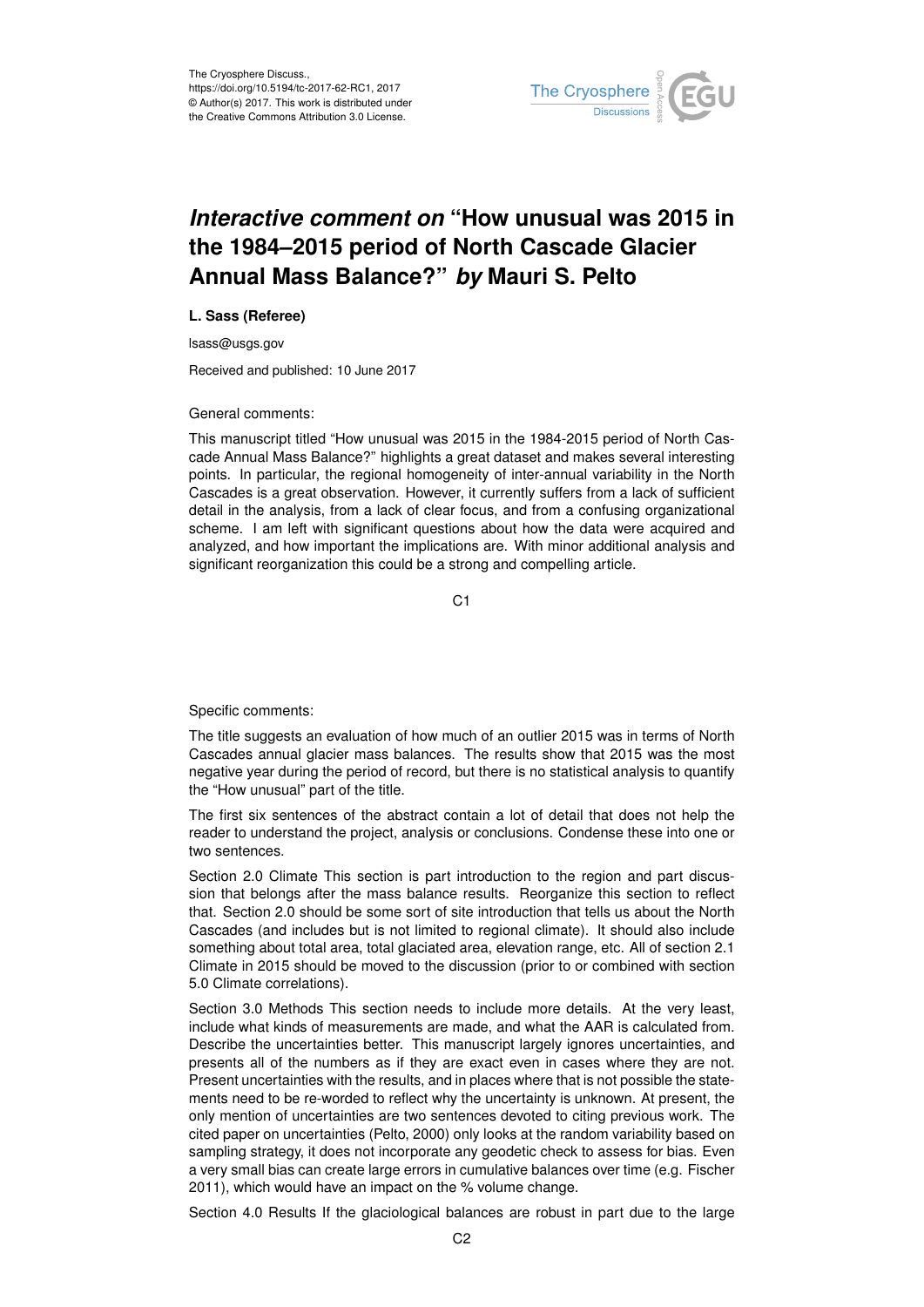sample numbers, then add a table with the number and type of measurements at each glacier. Add uncertainties to all of the reported numbers. Again, like the comment on the title, it would be appropriate to use a statistical test to quantify how much of an outlier 2015 is.

Section 5.0 Climate Correlations It would be useful to evaluate the direct correlation between mass balances, snowpack at the SNOTEL sites mentioned previously, and the average ablation-season temperatures. All of this data is mentioned in the manuscript, yet no formal analysis was made. That is the intermediate step linking broad-scale regional forcing mechanisms to the actual climate at the scale of the North Cascades region.

Section 6.0 Conclusions The conclusions do not mention 2015. Based on the title I expected that to be the core of the paper. After the first two sentences, the entire paragraph reads like a part of the discussion, citing other papers on the potential impacts of continued mass loss from the North Cascades Glaciers. Move this to the discussion and replace it with conclusions about 2015, the correlations with climate, and the correlations with regional forcing mechanisms.

Line comments:

P1L7 Remove the comma after "range"

P1L10 Add "Monitoring of" or similar before "Foss Glacier"

P1L11 Change "has" to "had", or remove "has" entirely.

P1L12 This statement is only partially correct as the paper uses glacier mass balance data from NCGCP, NPS, and USGS to compare to regional climate. Please reword to be precise.

P1L15 Here and elsewhere in the manuscript change the dashes separating a range of numbers to en-dash(–), and the dashes that represent negative values to minus signs  $(-)$ .

C3

P1L13 The sentence starting with "The mean annual. . ." is superfluous, primarily functioning to alert the reader to the fact that the units in the following sentences are in m w.e. Delete the sentence and change the units. If you want to keep the mention of WGMS work it into one of the first two sentences.

P1L15 Remove the apostrophe in "glacier's"

P1L16 This sentence is written as if 30% volume loss is precisely calculated in the manuscript, which is an overstatement. The cumulative loss number needs an uncertainty, or at the very least needs to be rewritten to qualify that the % volume change is based on estimated ice thickness for most of the glaciers and on a mass balance time series that lacks geodetic constraint. See comments below.

P1L19 The sentence starting with "The correlation coefficient of Ba..." is misleading, given that the previous sentences are referring to 2015. In the text it is pointed out that balances for South Cascade end in 2012, so there is no correlation between NCGCP glaciers and South Cascade glacier in those years.

P1L21 The last sentence of the abstract is not well developed in the manuscript. I think it is beyond the scope of this manuscript. If it is included it needs to be supported in the discussion.

P1L27 Here and elsewhere I encourage the use of the "Oxford comma", meaning the comma between the second to last and last items of a list. E.g., a list should look like a, b, and c, rather than a, b and c. This resolves the ambiguity between lists and clauses.

P2L2 delete "for example"

P2L4 replace "North Cascades and in the conterminous United States" with "conterminous United States, both in the North Cascades:"

P2L7 add a comma after "elevation". Add a comma after "others".

P2L17 Add comma on either side of "Foss Glacier", or delete "One other glacier".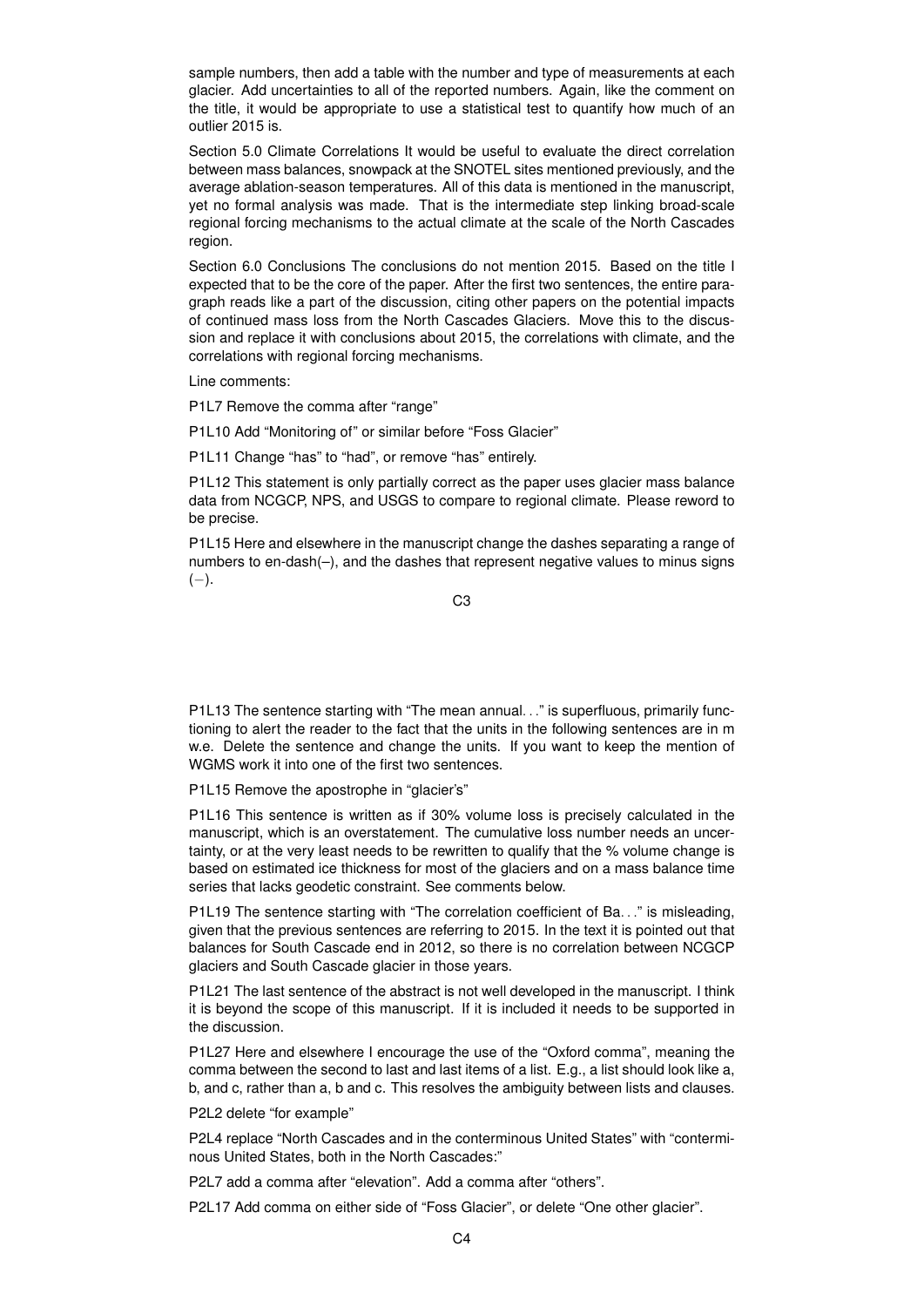P2L20 Add a comma after "Columbia Glacier" or delete "One glacier,".

P2L22 Reword. Perhaps: "Combined with South Cascade Glacier, this network represents the best distribution and density of direct measurements of glacier mass balance over a given mountain range. This allows us to separate the impacts of geographic characteristics and climate on glacier mass balance, and place the exceptional 2015 mass balance year in context."

P3L16 Why examine May-September and June-September? I suspect it has to do with the fact that most of the ablation measurements are made June-September, yet May is also part of the ablation season? Explain.

P4L18 Figure 2. Directly contradicts this statement, showing 3 years with freezing levels above 1500m. Revise the statement or revise the figure if there is an error in the figure.

P5L25 You have already defined Ba, however for most readers it would be easier to read if it was written as annual balance rather than abbreviated.

P5L28 This is the third time this description shows up in this paper. It should be presented once, either here on in a site introduction.

P5L31 Why bring up key geographic variables? Either give us data on what those variables are, and use that data in the analysis, or make a more useful statement.

P6L27 Starting with "The mean Ba..." These are not results, they belong in the discussion.

P6L30 These citations have measured thicknesses for a couple of glaciers in this study, most of the glaciers have not been measured directly, and it should be pointed out that most of the thicknesses come from Post et al., (1971) which are qualitative estimates based on measured thicknesses of a couple of glaciers. Either present measured thicknesses or be more precise in describing the given data. Strengthen your argument by showing that even with maximum plausible ice thicknesses the % volume change is

 $C<sub>5</sub>$ 

large.

P7L4 Most of section 4.3 is giving an introduction to what AAR is and what it means. It does not belong in the results. The actual results here could be combined with the previous section as it should only be 1-2 sentences.

P8L31 This sentence about "the global climate signal is the dominant driver of mass balance losses" is not well developed. What correlation are you talking about? If you have done some sort of analysis present it. Either develop the idea or delete it, both here and in the abstract. In any case, the citation of Zemp et al., (2015) is appropriate for "the cumulative mass balance records of glaciers in various alpine glaciated regions around the globe", but not the "indicate the global climate signal is the dominant driver of mass balance losses" part of that sentence.

P15 Table 1. Accumulation seems to be unused in the analysis. The area and elevation values do not have any context. Mention the range of glacier areas and something about the elevation ranges within the North Cascades in a site description.

P18 Table 4. Table 4 seems like a little bit of a waste, as all it does is compare 2015 to the mean value. Why not do a multi-variable regression between the annual values of April-1 SWE., Summer temperature, and mass balance values?

P20 Figure 1. The resolution of this figure is very low. Consider using a hillshade in addition to color coding the elevation. Please change the symbology to clarify the difference between glaciers and water. Perhaps make the glaciers white with a thin blue outline. Add a small inset with an overview map showing where the North Cascades are. Add a north arrow. Add some position information (as in a few latitude and longitude marks on each side).

P21 Figure 2. Why is there such a difference between these freezing levels and those in table 4? What do you use these freezing levels for? I assume that the purple arrow points to the summit elevation of Mt. Baker? If so, be explicit. Also, "Mt. Baker" looks